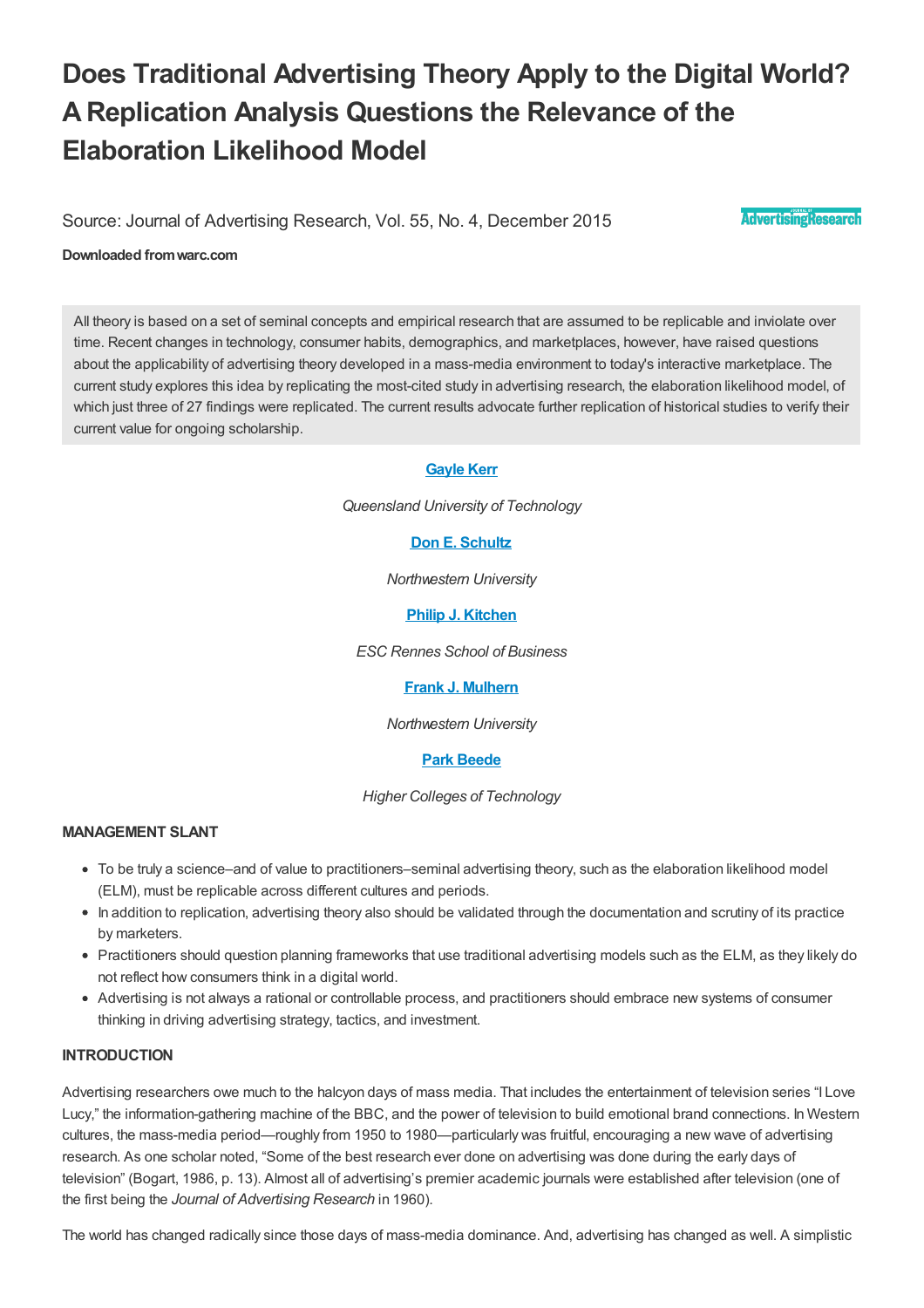way to measure this change is through advertising expenditures. Between 2013 and 2014, advertising expenditure

- grew in North America (+5.4 percent) and the United Kingdom (+7.2 percent);
- <span id="page-1-0"></span>• was flat in continental Europe, notably Germany (+1.5 percent) and France (-2.1 percent); and
- soared in the emerging markets of China (+[1](#page-12-0)2.5 percent), India (+14.2 percent), and Brazil (+14.7 percent). $1$

## **Digital and Demographic Shifts**

Another way to look at advertising change is by the diversion of that expenditure from traditional mass media to online and digital channels.

- <span id="page-1-2"></span><span id="page-1-1"></span>• In Australia, online advertising expenditure grew by 190 percent in the year June 2012 to June 2013, exceeding free-to-air television expenditures for the very first time.**[2](#page-12-1)**
- By the end of 2014, in 11 other countries (including China, marketers spent more on digital advertising than on television.**[3](#page-12-2)**
- <span id="page-1-4"></span><span id="page-1-3"></span> $\bullet$  Internet advertising spending has the highest growth rate of any medium globally (up 18.5 percent in 2014)<sup>1</sup> and increasing 30.3 percent annually in the Middle East and Africa and 20.6 percent in Latin America.**[4](#page-12-3)**

Consumer media habits, like purchasing behaviors, also have changed since the last half of the twentieth century. The combination of an abundance of consumer choice and consumers' increasing access to information has created a cornucopia of alternatives.

For example, a 2012 study of shoppers ages 20 to 40 reported that 65 percent of U.K. and 55 percent of U.S. participants searched for products online and went in-store to inspect them before going back online to make their purchases.**[5](#page-12-4)** Around onethird used their smartphone to compare prices in-store with alternative outlets. This so-called "show-rooming" approach is growing around the world (Earley, 2014; McCauley and Donofrio, 2014). In India, consumers used mobile phone photos to generate agreement on planned purchases from family and friends in the United States and the United Kingdom (Jain and Pant, 2012).

In addition to these marketplace changes, fundamental demographic shifts have occurred as well. For example, in 2013, women accounted for two-thirds or \$12 trillion of the \$18 trillion total in global consumer spending.<sup>4</sup> Another example of demographic shift is the growing middle class of shoppers in China. Because of their enthusiasm for online shopping and their enhanced financial position over the past few decades, China has overtaken the United States as the world's leader in e-commerce.**[6](#page-12-5)**

<span id="page-1-5"></span>In summary, advertising has evolved from a mass-media marketplace—dominated by the United States—to one driven by digital and mobile media, buoyed by the growth of emerging markets. This is not just the result of changing consumer media habits, decision making, and purchasing power, but it also appears to be part of the rise of a transformative global society: Massive social, marketing, and media changes clearly are reflected in advertising expenditure and allocation.

#### **Is Traditional Advertising Theory Still Relevant?**

Given all these changes, the current study questions whether the foundational advertising theories—constructed during the days of mass media dominance and a United States–centric marketplace—remain relevant today.

Although there is discussion (even disquiet) about it among academics—and some empirical evidence—to support these challenges, the current article proposes that the best way to examine the relevance, rigor, and applicability of historic advertising theory is through empirical testing. In other words, if advertising's earlier so-called "seminal research studies" were conducted again, the authors of the current study asked, "Would the original results be confirmed?

Thus, the position of the current article is simple: If one of the most-cited advertising studies could be replicated, some of the growing concerns about the applicability of the historical advertising theory base in a changing world would be allayed. Substantial differences, if found between past studies and current replications, would

- lend support to the current academic debate and
- provide direction for subsequent investigations of the traditional advertising frameworks that support current research approaches and guide advertising practice.

Because citations are the accepted "currency" of advertising scholarship, the current study tested one of the most-cited streams of advertising research: the lengthy, broad, and deep work conducted on the development, testing, and application of the elaboration likelihood model (ELM; Petty, Cacioppo, Schumann, 1983).

Of all advertising theory pillars, the ELM is the most frequently cited source of academic literature by advertising researchers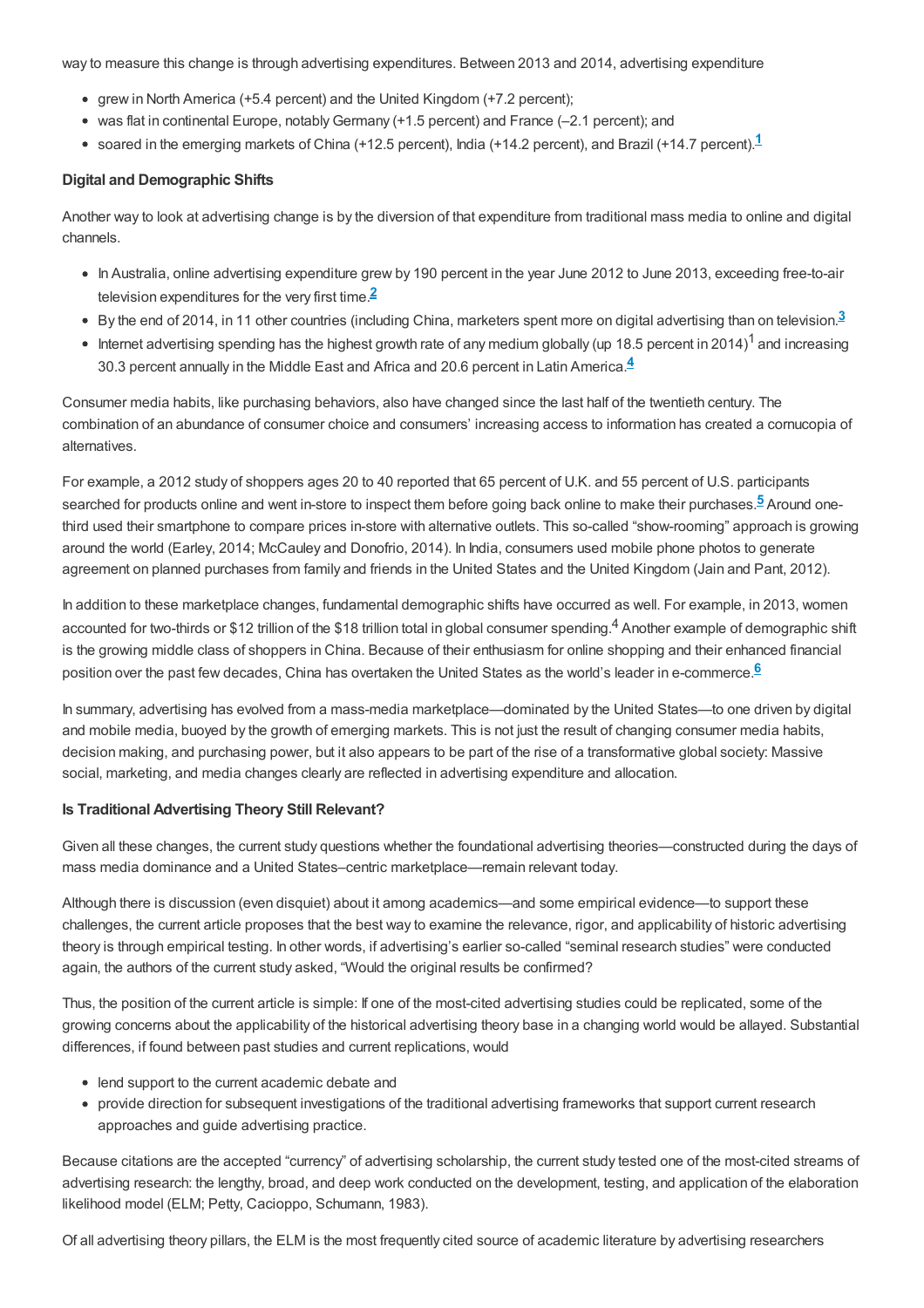(Pasadeos, Phelps, and Edison, 2008; Kitchen *et al.*, 2014). Further, it is considered to be "the most influential theoretical contribution" (Beard, 2002, p. 72). Thus, the authors of the current study believe, a replication of that 1983 study would do much to allay the concerns of current day researchers.

Such replication also would permit the examination of the basic premises of advertising research, which clearly have changed over time. Traditional research from the 1950s through to the 1980s was based on the premise that "advertising is something one *does* to people" (Stewart, 1992, p. 15). The latter is a holdover from the "hypodermic" (or "magic-bullet") approach that defined behaviorism in the 1930s (Berger, 1995) and was rooted in experiences of a rapidly growing marketplace—with few media options and limited consumer knowledge and choice.

Fast-forward to the digital age: Those concepts may no longer apply, as today's empowered consumers have increasing control over most aspects of the advertising process (Kerr and Schultz, 2010; Kitchen and Uzunoglu, 2015).

It is, therefore, important that advertising be explored in context—and across contexts—rather than in isolation. As one scholar noted, "A typical research paradigm within the field uses relatively naive consumers, fictitious products, forced exposure to advertising for a single product, and measures that are designed to identify incremental changes," (Stewart, 1992, p. 7). Such practice perhaps was an artifact of advertising research's positivist traditions and borrowings from experimental psychology (Bogart, 1986; Heath and Feldwick, 2008; Heath, 2012; Kerr and Schultz, 2010).

It is also a concern, however—one that was raised at the 2013 Wharton Conference on Empirical Generalizations in Advertising. At that gathering, many delegates advocated that generalizability be explored by using multiple data sets across multiple contexts. "Rigor comes from results that hold over and over, ideally when conducted by different researchers who use fully transparent processes, data, analyses, and results" (Wind, Sharp, and Nelson-Field, 2013, p. 178).

Finally, the current authors contend that their study is important from the practitioners' perspective. Many agency planning models, which drive advertising strategy, tactics, and investment, are underpinned by models and theories from the 1970s and 1980s (Heath and Feldwick, 2008). A prime example is the linear, one-way approach of the hierarchy of effects model, which still underpins most media planning today (Heath, 2012). There would appear to be substantial increases in advertising efficiency and financial gain in using planning models that correctly reflect today's consumer, media systems, and marketplace, rather than the standards of an earlier marketing ecosystem.

# **LITERATURE REVIEW**

The ELM emerged from the maelstrom of conflicting literature, conceptual ambiguities, and methodological problems that had defined the field of persuasion and attitude change in the 1960s and 1970s (Fishbein and Ajzen, 1972; Petty and Cacioppo, 1983). ELM theorists provided a desperately needed, yet simple, concise framework that would include both cognitive argument quality and heuristics (Schumann, Kotowski, Ahn, and Haugtvedt, 2012).

The resultant ELM advocates two basic routes to persuasion: the central and the peripheral, determined by the amount of cognitive effort a person used to process a message (Schumann *et al.*, 2012).

- Central route to persuasion: When elaboration likelihood is high, information processing will occur via the central route. Attitude change will be more persistent (Haugtvedt and Petty, 1989) and predictive of behavior (Petty and Cacioppo, 1983).
- Peripheral route to persuasion: When little cognitive effort is expended and elaboration is low, processing may occur via the peripheral route, relying upon cues such as source credibility and heuristics (Petty and Cacioppo, 1983) to enable the persuasion.

#### **Criticisms of the ELM**

Despite being heralded as one of the most influential advertising-research theories (Szczepanski, 2006), the ELM also has been one of the most criticized. This criticism includes fundamental constructs such as (Kitchen *et al.*, 2014):

- the dual-processing framework;
- the idea of a continuum of elaboration:
- the definition of the mediating variables and independent variables; and
- $\bullet$  the fact that the model is descriptive, not analytical.

Instead of being explored in the current study, these criticisms were acknowledged as issues that remain empirically unresolved. The current authors noted that these criticisms have not had an impact on the influence (or use of) the ELM by advertising scholars.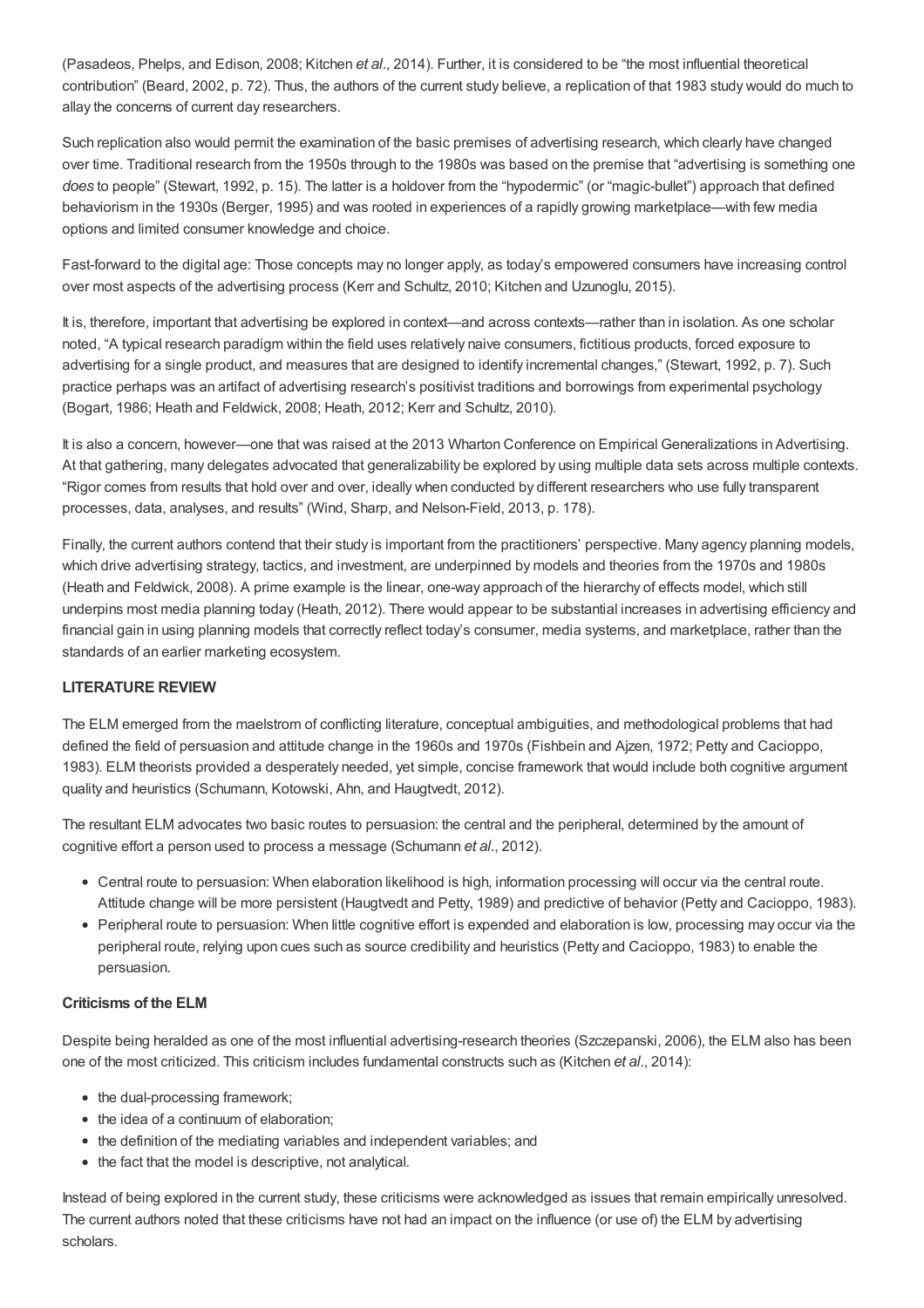# **Replication Attempts**

Despite the pervasiveness—and continued criticism—of the ELM over the last three decades, very few studies have sought to replicate the original ELM experiment in its entirety. Instead, most studies have focused on trying to replicate a portion, variable, or construct of the ELM (Kang and Herr, 2006; Te'eni-Harari, Lampert, and Lehman-Wilzig, 2007; Trampe, Stapel, Siero, and Mulder, 2010).

On the one hand, those who did seek to replicate the original ELM study unanimously questioned the model's validity. For example, scholars who closely replicated the original model—using slightly different products—found little or no support for the ELM (Cole, Ettenson, Reinke, and Schrader 1990). In a meta-analysis, there was concern that only researchers associated with the original researchers, Petty and Cacioppo, were able to generate results consistent with the ELM's predictions (Johnson and Eagly, 1989).

On the other hand, failure to replicate the results of the original study, most likely, was the result of modifications or exclusions of critical substantive features of the ELM, the original authors of the theory argued (Petty, Kasmer, Haugtvedt, and Cacioppo, 1987).

# **RESEARCH QUESTION**

The current authors chose the seminal ELM study (Petty, Cacioppo, and Schumann, 1983) for replication for a number of reasons:

- An initial study (Petty and Cacioppo,1981) failed to provide any evidence of a peripheral route to persuasion (Petty and Cacioppo, 1983).
- The authors of the original study described the 1983 experiment as a "more sensitive test of the two routes to persuasion" (Petty and Cacioppo, 1983, p. 18).
- The 1983 study is the most republished of all of Petty, Cacioppo, and Schumann's work.

Guiding this replication, the research question for the current study was:

RQ1: Does the ELM explain how today's consumers process advertising and change attitudes through the central and peripheral routes to persuasion?

# **METHODOLOGY**

The authors of the current study noted that they replicated the 1983 study faithfully, in its entirety and, for the first time, in three different countries: the United States (where the original was conducted), the United Kingdom, and Australia.

Like the original 1983 experiment, the replication used a  $2 \times 2 \times 2$  factorial design, manipulating the independent variables of message processing involvement (high/low), argument strength (strong/weak) and source characteristics (high/low).

# **Sample**

The 1983 experiment used a sample of 160 male and female undergraduate students in a major Midwestern American university. In the current replication, the samples generally were larger and represented a larger global cross-section but still focused on a group of sample subjects comparable to the original group of undergraduates:

- 218 in Australia,
- 315 in the United Kingdom, and
- 140 in the United States.

To ensure that the different results across the three countries did not reflect cultural differences, participants in Australia, the United Kingdom and the United States studies were compared across the six dimensions of Hofstede's cultural tool comparison. The three countries, rated from 0 to 100, scored almost identically on

- power distance  $(36, 35, 40)$ ;
- $\bullet$  individualism (90, 89, 91);
- $\bullet$  masculinity (61, 66, 62); and
- $\bullet$  indulgence (71, 69, 68).

Australia and the United States (51, 46) were stronger on uncertainty avoidance than the United Kingdom (35), although the United Kingdom (51) was far more pragmatic compared to Australia and the United States (21, 26). Given the cultural similarities of the three countries, differences were unlikely in cross-national responses to scales.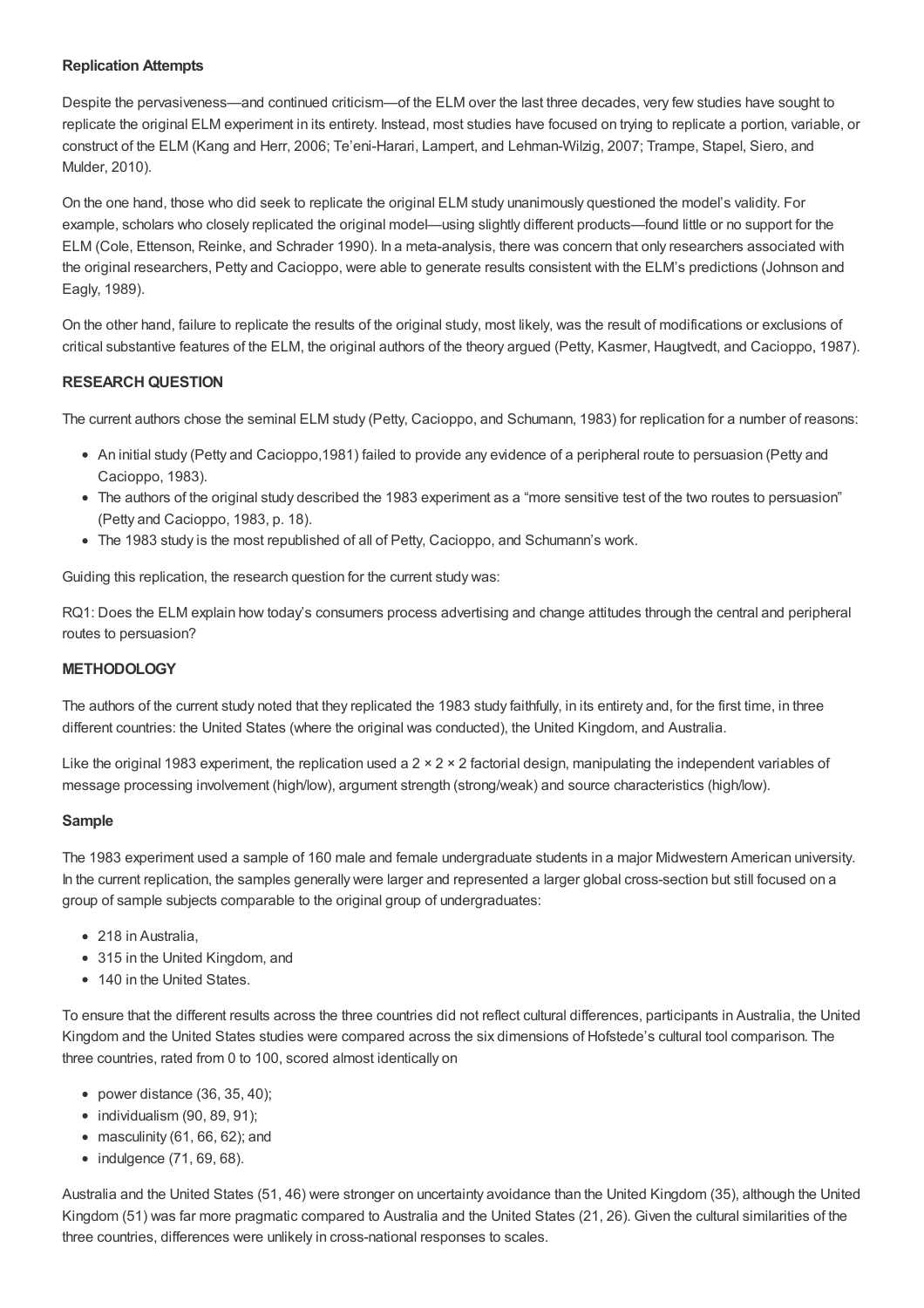## **Independent Variables**

The independent variables were virtually identical to those cited in the 1983 experiment:

- Involvement: Participants were given two booklets containing stimulus material and a questionnaire. In the first booklet, involvement was measured in the same two places—using the same two devices—as the original 1983 experiment.
- Endorsers (peripheral cues): Like the original experiment, the test material contained both non-famous endorsers (who were unknown and average-looking male and female models) and local celebrities relevant to the market in which the advertisements were being tested (*i.e.* different sports stars from Australia, the United Kingdom, and the United States).
- Argument strength: Like the 1983 experiment, the current study also contained different treatments using weak and strong arguments promoting disposable razors. Arguments in the original study, however, such as "floats in water with a minimum of rust" or "designed with the bathroom in mind" were not considered relevant or persuasive to today's test groups. Copy points, therefore, were collected from the websites of three leading disposable razor manufacturers, Schick, Wilkinson-Sword, and Bic. They were evaluated by an expert panel and matched as closely as possible with the original advertising claims, in terms of argument valence (logical or emotional) and strength (strong or weak).

#### **Dependent Variables**

The dependent variables from the 1983 study also were used in the current experiment:

- Attitudes: What the 1983 study had defined as an "attitude measure" or "attitude index" was represented in the current study as the average of the three scores—on a per-subject basis—from the 9-point semantic differential scales that measured overall impression, expected satisfaction, and favorableness of the Edge disposable razor.
- Purchase Intentions: This variable was rated on a 4-point scale.

# **RESULTS PART 1**

#### **Manipulation Checks**

In a manipulation check of involvement,

- 75 percent of U.S. participants, 70 percent of U.K. participants, and 50 percent of Australian participants in high-involvement conditions correctly recalled they were to select a brand of disposable razor.
- In low-involvement conditions, 79 percent of U.S., 70 percent of U.K., and 63 percent of Australian participants correctly recalled the alternative incentive.
- The foregoing results compare with 93 percent for high involvement and 78 percent for low involvement in the original study.

In the endorser-manipulation check, two questions were asked, replicating the original study. The first question was about recognition:

74 percent of U.K., 36 percent of Australian, and 36 percent of U.S. participants indicated recognition, compared to 94 percent in the original study.

The second question concerned the respondents' liking of the people in the advertisement:

- The celebrity was liked more in the United States (5.36 compared to 4.49 for an ordinary citizen) and in the original study (6.06 compared to 3.64).
- In the United Kingdom and Australia, there was no difference in terms of the likeability of celebrities and ordinary citizens.

In the original study's manipulation check for argument-persuasiveness, subjects exposed to strong arguments rated them significantly more persuasive (*M* = 5.46) than those exposed to weak arguments (*M* = 4.03).

This also was the case in the current study where, in the United Kingdom, strong arguments led to a higher mean score. In the United States and Australia, strong arguments were considered no more persuasive than weak arguments. This is explored further in the next section.

#### **RESULTS PART 2**

The results on the dependent variables—attitudes and purchase intentions—from the three administrations of the current study (Australia, United States, and the United Kingdom) bore little resemblance to the original results from 1983 (See Tables 1 and 2).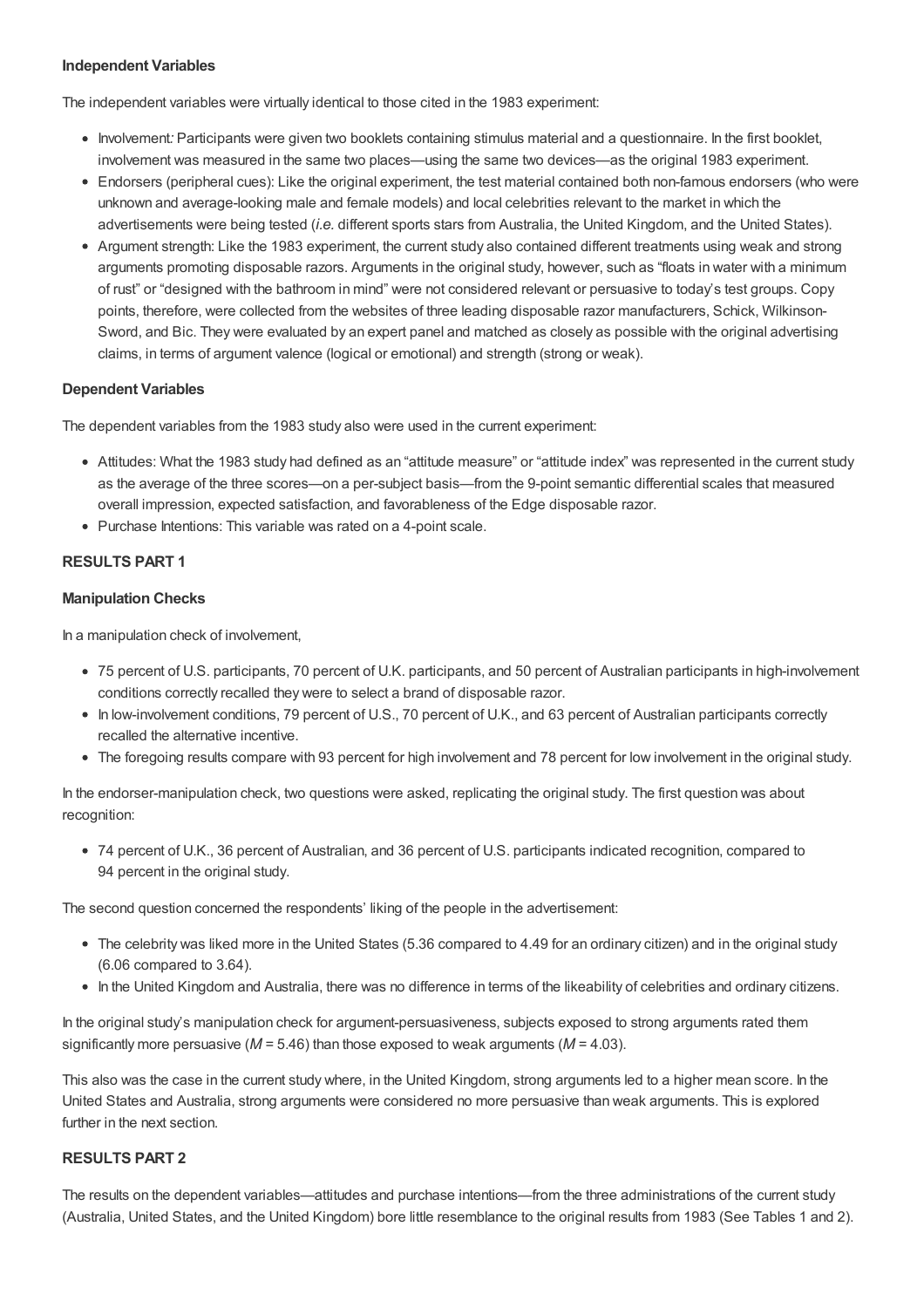In the replicated study, for the same dependent variables, the means typically were close to the midpoint (zero) and showed minimal differences between the high- and low-involvement conditions for endorser and argument strength (See Table 1).

# TABLE 1

Means and Standard Deviations for Each Experimental Cell on the Attitude Index

|                 | Low Involvement        |               | <b>High Involvement</b> |                               |  |  |
|-----------------|------------------------|---------------|-------------------------|-------------------------------|--|--|
|                 |                        | <b>Strong</b> |                         |                               |  |  |
|                 | Weak Argument Argument |               |                         | Weak Argument Strong Argument |  |  |
| AUS             |                        |               |                         |                               |  |  |
| Citizen         | 1.26                   | 0.58          | 0.99                    | 0.94                          |  |  |
|                 | (1.00)                 | (1.24)        | (1.32)                  | (1.31)                        |  |  |
| Celebrity       | 0.87                   | 0.89          | 0.78                    | 0.40                          |  |  |
|                 | (1.35)                 | (1.40)        | (1.52)                  | (1.79)                        |  |  |
| UК              |                        |               |                         |                               |  |  |
| Citizen         | 0.47                   | 1.38          | 0.72                    | 0.97                          |  |  |
|                 | (1.42)                 | (1.33)        | (1.61)                  | (1.36)                        |  |  |
| Celebrity       | 0.16                   | 0.85          | 0.04                    | 0.27                          |  |  |
|                 | (1.86)                 | (1.58)        | (1.86)                  | (1.27)                        |  |  |
| <b>US</b>       |                        |               |                         |                               |  |  |
| Citizen         | 0.28                   | 0.71          | 0.69                    | 1.47                          |  |  |
|                 | (1.94)                 | (1.27)        | (1.43)                  | (1.34)                        |  |  |
| Celebrity       | (0.02)                 | 0.40          | 1.08                    | 0.53                          |  |  |
|                 | (1.66)                 | (1.75)        | (1.68)                  | (1.63)                        |  |  |
| <b>PCS 1983</b> |                        |               |                         |                               |  |  |
| Citizen         | $-0.12$                | 0.98          | $-1.1$                  | 1.98                          |  |  |
|                 | (1.81)                 | (1.52)        | (1.66)                  | (1.25)                        |  |  |
| Celebrity       | 1.21                   | 1.85          | $-1.36$                 | 1.80                          |  |  |
|                 | (2.28)                 | (1.59)        | (1.65)                  | (1.07)                        |  |  |

#### **TABLE 2**

Involvement, Endorser, and Argument Influence on Attitude Index

|              |                                             | <b>AUS</b>  |             | <b>UK</b>   |              | <b>US</b>   |             | <b>PCS 1983</b> |               |
|--------------|---------------------------------------------|-------------|-------------|-------------|--------------|-------------|-------------|-----------------|---------------|
| Involvement. | <b>Groups Means:</b>                        |             |             |             |              |             |             |                 |               |
|              | <b>High Involvement</b>                     | 0.855       |             | 0.495       |              | 0.965       |             | 0.310           |               |
|              | Low Involvement.                            | 0.849       |             | 0.717       |              | 0.319       |             | 0.990           |               |
|              | $M =$                                       | 218         |             | 317         |              | 142         |             | 149             |               |
|              | <b>Test Statistics:</b>                     | $F = 0.001$ | $P = 0.973$ | $F = 1.553$ | $P = 0.214$  | $F = 2.806$ | $P = 0.064$ | $F = 6,640$     | $P = 0.01$    |
| Endorser     | <b>Groups Means:</b>                        |             |             |             |              |             |             |                 |               |
|              | Celebrity<br><b>George House 10 100 100</b> | 0.793       |             | 0.331       |              | 0.471       |             | 0.860           |               |
|              | Citizen                                     | 0.910       |             | 0.881       |              | 0.818       |             | 0.410           |               |
|              | $M =$                                       | 218         |             | 317         |              | 142         |             | 149             |               |
|              | <b>Test Statistics:</b>                     | $F = 0.386$ | $P = 0.535$ | $F = 9.731$ | $P = 0.002*$ | $F = 0.831$ | $P = 0.438$ | $F = 2.910$     | $P = 0.090$   |
| Argument.    | <b>Groups Means:</b>                        |             |             |             |              |             |             |                 |               |
|              | Strong                                      | 0.795       |             | 0.864       |              | 0.773       |             | 1.650           |               |
|              | <b>Weak</b>                                 | 0.904       |             | 0.348       |              | 0.514       |             | $-0.350$        |               |
|              | $N =$                                       | 218         |             | 317         |              | 142         |             | 149             |               |
|              | <b>Test Statistics:</b>                     | $F = 0.339$ | $P = 0.561$ | $F = 8.55$  | $P = 0.004*$ | $F = 0.484$ | $P = 0.617$ | $F = 57.81$     | $P = 0.0001*$ |

#### **Attitudes and Involvement**

In the original study, the attitude index was higher for the low-involvement group (mean score = 0.99) than for the high-involvement group (mean score = 0.31).

Among the current study's three replications in the re-test, two of them, the U.K. and Australian respondents, showed no significant difference in the mean attitude score across the involvement treatments. In the U.S. study, the difference in the attitude score approached significance ( $p = 0.064$ ) but in the opposite direction of the 1983 study. That is, the attitude score was higher for the higher involvement group than the lower involvement group (See Table 2).

Hence, the 1983 results were not confirmed in any of the three replicated studies.

#### **Attitudes and Endorsers**

In terms of the impact of the celebrity endorser on attitudes toward the razor brand, the 1983 study claimed to find a main effect, indicating that advertisements featuring celebrity endorsers led to a more positive attitude score (0.86 for celebrity compared to the non-celebrity mean of 0.41). Notably, that conclusion was reached despite the *p* value being 0.09.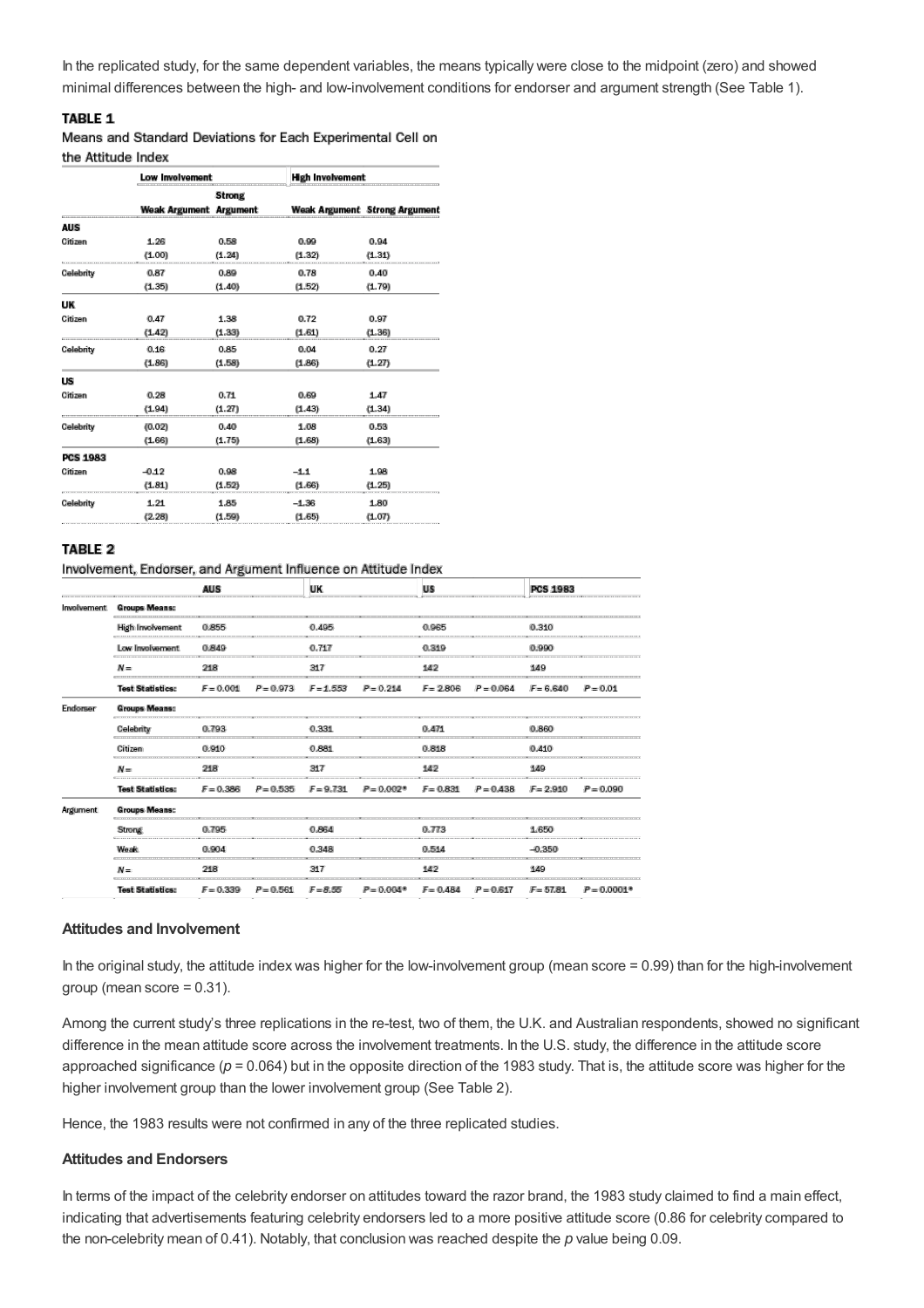In the three-study replication, the endorser effect was significant only in the U.K. study where the citizen endorser actually led to a higher attitude than the celebrity—the opposite of what the 1983 study claimed.

#### **Attitudes and Argument Strength**

The third main effect tested the impact of strong versus weak arguments. The original study found a mean attitude score of 1.65 for the strong argument and a –0.35 for the weak argument. That finding was replicated in the U.K. data (0.86 versus 0.35; *p* = 0.004).

Overall, among the nine attempts to replicate the 1983 study results for the impact of the three treatments on attitudes, this is the only one incident where the results replicated the 1983 study.

#### **Interaction Effects**

The 1983 study reported the interaction to be significant ( $p = 0.02$ ), and this finding was replicated in the United Kingdom ( $p =$ 0.006) but not in the United States ( $p = 0.6$ ) or Australia ( $p = 0.2$ ).

In the 1983 study, the high-involvement situation featured a large difference on the impact of a strong versus weak argument on the attitude score, while the low-involvement situation had no such effect (See Table 3). In the three replications, the only significant result was in the United Kingdom, where exactly the opposite was found: The strength of argument mattered in the low-involvement condition but not the high-involvement one.

The final interaction effect considered was the endorser by argument strength interaction as it affects the attitude score. This was unable to be replicated in any of the three studies (See Table 3).

#### TABLE 3

Involvement x Argument Interaction Impact on Attitude Index

| นนานนาง แนงห                         |                                    |  |  |  |
|--------------------------------------|------------------------------------|--|--|--|
|                                      |                                    |  |  |  |
|                                      |                                    |  |  |  |
| Overall Model F(1, 218) = 1.114      | 0.992                              |  |  |  |
| Low Involvement $F(1, 86) = 1.288$   | 0.260                              |  |  |  |
| High Involvement F(1, 131) = 0.500   | 0.481                              |  |  |  |
|                                      |                                    |  |  |  |
| Overall Model    F(1, 317) = 2.567   | 0.110                              |  |  |  |
|                                      | $0.002*$                           |  |  |  |
| High Involvement $F(1, 158) = 0.872$ | 0.352                              |  |  |  |
|                                      |                                    |  |  |  |
| F(1, 142) = 0.172                    | 0.679                              |  |  |  |
| Low Involvement $F(1, 69) = 1.043$   | 0.311                              |  |  |  |
| High Involvement $F(1, 71) = 0.265$  | 0.608                              |  |  |  |
|                                      | Low Involvement F(1, 157) = 10,287 |  |  |  |

#### **Purchase Intentions**

With respect to purchase intentions, the second dependent measure, the 1983 study found that strong arguments led to a mean attitude score of 2.23 compared to the mean score of 1.68 for weak arguments (*p* < 0.001), indicating that strong arguments led to higher purchase intentions.

In the current study, none of the three country replications found a significant effect of argument strength on purchase intentions with the United States ( $p = 0.817$ ), the United Kingdom ( $p = 0.255$ ), and Australia ( $p = 0.97$ ).

In addition to finding a main effect for argument strength on purchase intentions, the 1983 study found that, in high-involvement conditions, the strength of the argument was more important than in low-involvement conditions. In the current study, the same result was found in the United Kingdom., but the impact of strength of argument did not vary for the high- or low-involvement conditions in the two other countries.

The 1983 study reported a correlation that was higher for the high-involvement condition (0.59) than for the low-involvement condition (0.36). In the current U.K. replication, however, the correlations were about the same for both high- and low-involvement conditions while, in the U.S. and Australian replications, the low-involvement conditions exhibited a higher correlation between attitude and purchase likelihood (See Table 4).

Again, the authors found little evidence to confirm the findings of the 1983 paper.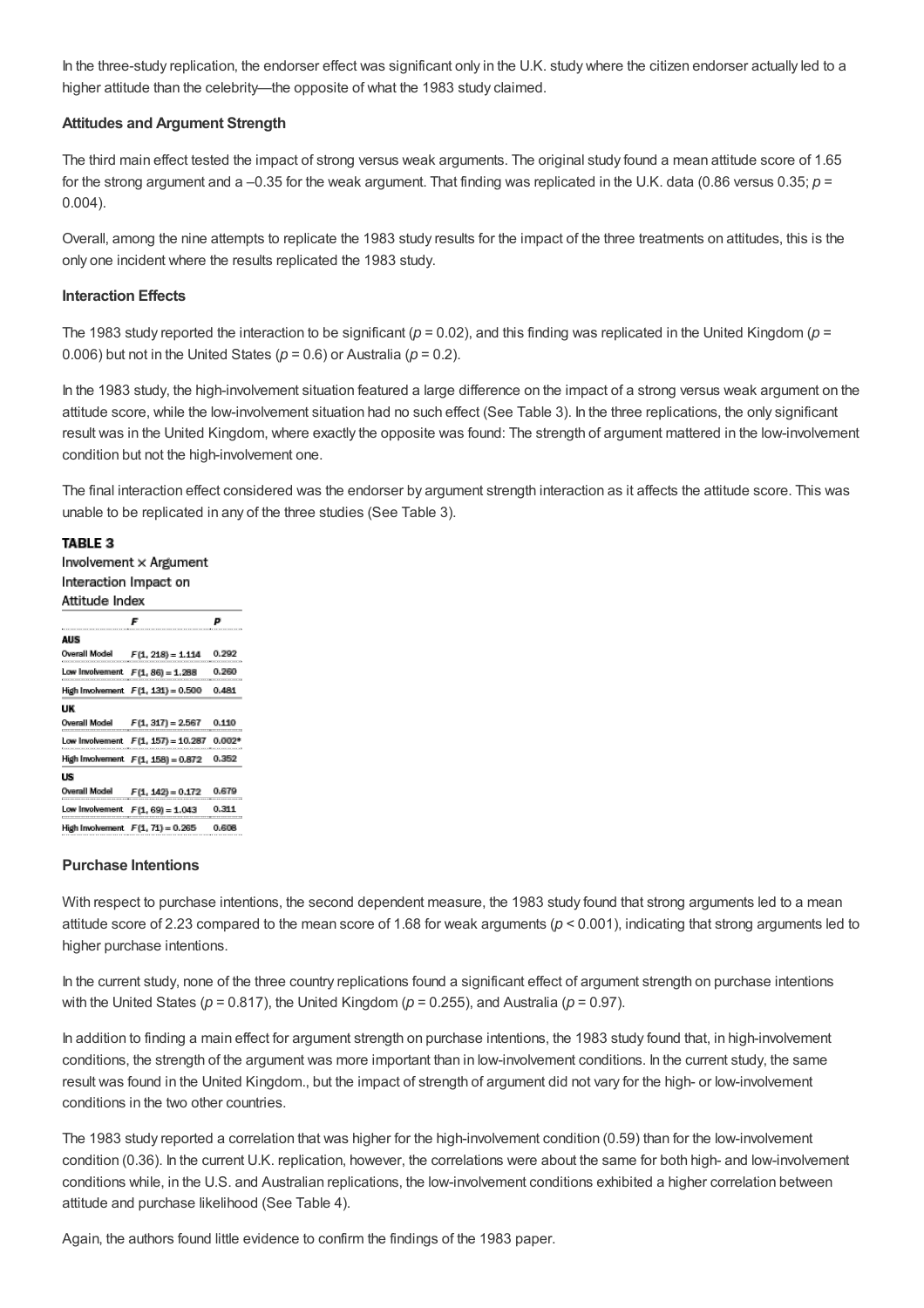### **TABLE 4**

Correlation between Attitude Index and Purchase Likelihood

|                   | Correlation | Sig.     |
|-------------------|-------------|----------|
| <b>AUS</b>        |             |          |
| High Involvement  | 0.302       | $0.000*$ |
| Low Involvement   | 0.452       | $0.000*$ |
| UK                |             |          |
| High Involvement  | 0.445       | 0.000    |
| Low Involvement   | 0.437       | $0.000*$ |
| US                |             |          |
| High Involvement. | 0.329       | 0.005    |
| I aw Involvement  | 0.526       | $0.000*$ |
| <b>PCS 1983</b>   |             |          |
| High Involvement  | 0.590       | 0.001    |
| Low Involvement   | 0,360       | 0.001    |
|                   |             |          |

#### **DISCUSSION**

The overall findings of the 1983 study—that attitudes formed via the central route are more predictive of behavior than those formed via the peripheral route—could not be confirmed in the current study despite implementing the same treatments and datacollection process in three different countries.

One important difference between the original study and the current replication is that, although the manipulations worked well in at least one (and sometimes two) of the three countries, they clearly were not as strong as in 1983.

This supports the contention that consumers likely think differently in a faster, digital world.

As some of the manipulations worked quite well, however, it is further suggested that the mental processing of information did not work in the way the ELM purports. In other words, the current authors believe it may be incorrect to conclude that the failure to replicate was simply a matter of the manipulations being weaker, even though they were replicated as closely as possible.

Therefore, it is important to look at alternative explanations in the divergent findings.

#### **Divergent Findings**

Among the findings that opposed the original study were the following :

#### **Involvement**

In the original study, the low-involvement group had a more positive attitude toward the object. In the U.S. replication, however, people in the low-involvement group were more skeptical and had a lower attitude score than those in the highinvolvement group.

This is the reverse of the ELM's predictions, yet the findings support the social judgment theory (Sherif and Hovland, 1961), which suggests that uninvolved people will consider a wider range of alternatives than those who are more highly involved with the object.

It also is worthwhile to consider that the attitude toward the object may not be the only determinant. As the theory of planned behavior suggests, however (Ajzen and Fishbein, 1991), attitude toward buying also could be important—a consideration that may be even more important in today's digital environment with greater access to product information, more ways to buy, and more empowered skeptics looking toward customer reviews as a more trusted source than marketing information (Krishnamurthy and Dou, 2008). In such instances, people may be not so much "involved" in the product as they are "connected" to information.

#### **Endorser**

In 1983, advertisements featuring a celebrity endorser led to more positive attitude scores. In the U.K. replication, however, the opposite effect was found. Advertisements featuring citizen endorsers had a higher attitude than celebrity advertisements.

Again, this might be an artifact of the growing belief in citizens as more reliable sources of information and the acceleration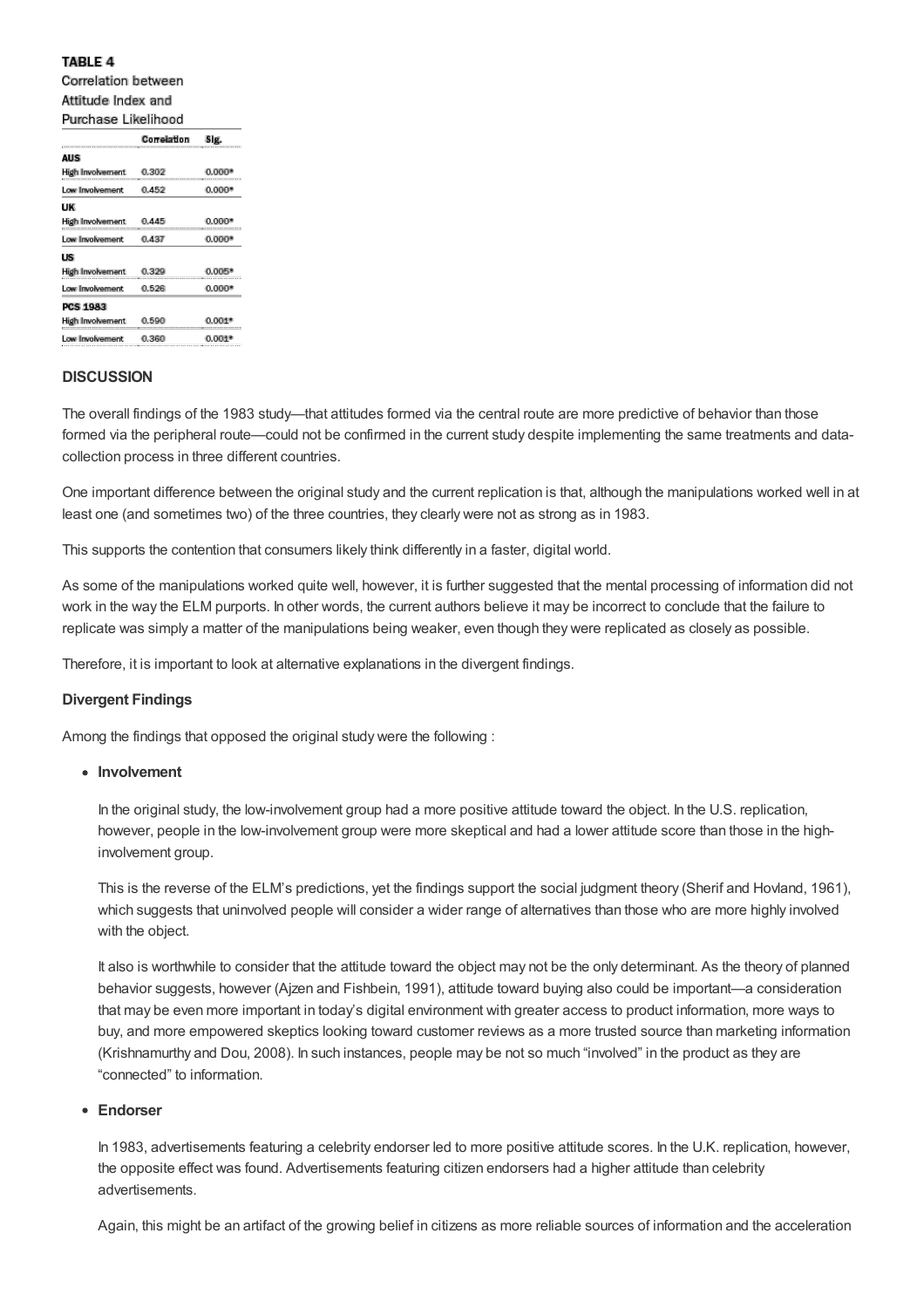of electronic word of mouth (Krishnamurthy and Dou, 2008). Such credibility also is evident in the escalation of "reality" television shows, where the average citizen is the celebrity.

#### **Interaction Effects**

In the original study, strength of argument was important in high- but not in low-involvement conditions. In the current study, the U.K. results showed the opposite. Argument strength was significant for low, rather than high involvement.

The notion that "if you buy something you must like it," as suggested by the self perception theory (Bern, 1972), could be applied to the high-involvement group. This also is supported by Krugman's (1965; 1966–1967) notion that behavior sometimes comes before attitude.

Equally, the strength of argument being significant in low-involvement conditions is supported by social judgment theory (Sherif and Hovland, 1961), which suggests the uninvolved typically consider a wider range of alternatives. This is amplified in the notion that "because I am not involved, I need to be convinced." More than anything else, this shows that content rather than content manipulation—sometimes is more important for low-involvement conditions, disagreeing with the essential premise of the ELM.

#### **Correlations**

In the original study, there was a significant positive correlation between attitude toward the product and likelihood to purchase in both the high- and low-involvement conditions (although stronger in the high-involvement condition).

In the current study, in Australia and the United States, a more positive attitude toward the object was associated with greater likelihood to purchase in low-involvement conditions, with a lower correlation for high-involvement conditions. Perhaps, the authors of the current study suggest, simply "liking" an advertisement, rather than considering the elaboration of considered argument, leads to purchase in low-involvement conditions.

This result also could be explained by newer models of thinking, such as "Thinking Fast and Slow" (Kahneman, 2011).

- Thinking fast (or "System 1 thinking") is typical of low-involvement conditions, where thinking is automatic, and the emotion where "something happens to you" produces an automatic response, free from voluntary control. In the case of these findings, automatic thinking generates intention to purchase.
- More effortful or slow thinking—perhaps akin to high elaboration—only is activated when System 1 thinking does not have an answer or when its model of the world is violated.

Low attention has been the focus of much scholarly work (Heath, 2012). It suggests that television advertising is not processed systematically, but rather like System 1, it is automatically processed in response to stimuli.

Advertisements high in emotional content generally received 20 percent less attention (Heath *et al.*, 2009). Lower attention could reduce counter-argument and, therefore, increase likelihood of purchase.

In summary, the results of this three-study replication diverge from the premise of the ELM model. In all instances, the respondents went through an evaluation process, albeit through two different pathways. However, the findings do support the contention of more recent research that there can be learning (and even persuasion) as a result of subconscious processing of advertising exposure, suggesting exposure may be more important than processing (Heath, 2012; Kahneman, 2011).

#### **IMPLICATIONS**

The current authors believe that the current study has a number of implications for both academics and practitioners:

#### **Replication should be an inherent and ongoing part of theory validation.**

As an objective akin to finding a way to "world peace," revisiting and replicating advertising theory is an overwhelming task. It is likely that such efforts will upset a number of academicians who have built their entire careers on following the dictates of "the literature." The results of the current study and the directives of a number of academics, however—among them, many of the participants at Wharton Conference on Empirical Generalizations in Advertising—validate the urgent need to take on this task.

#### **Journal editors and reviewers should lead the way.**

As guardians of research quality, editors and reviewers have an obligation to question the rigor and the appropriate use of theory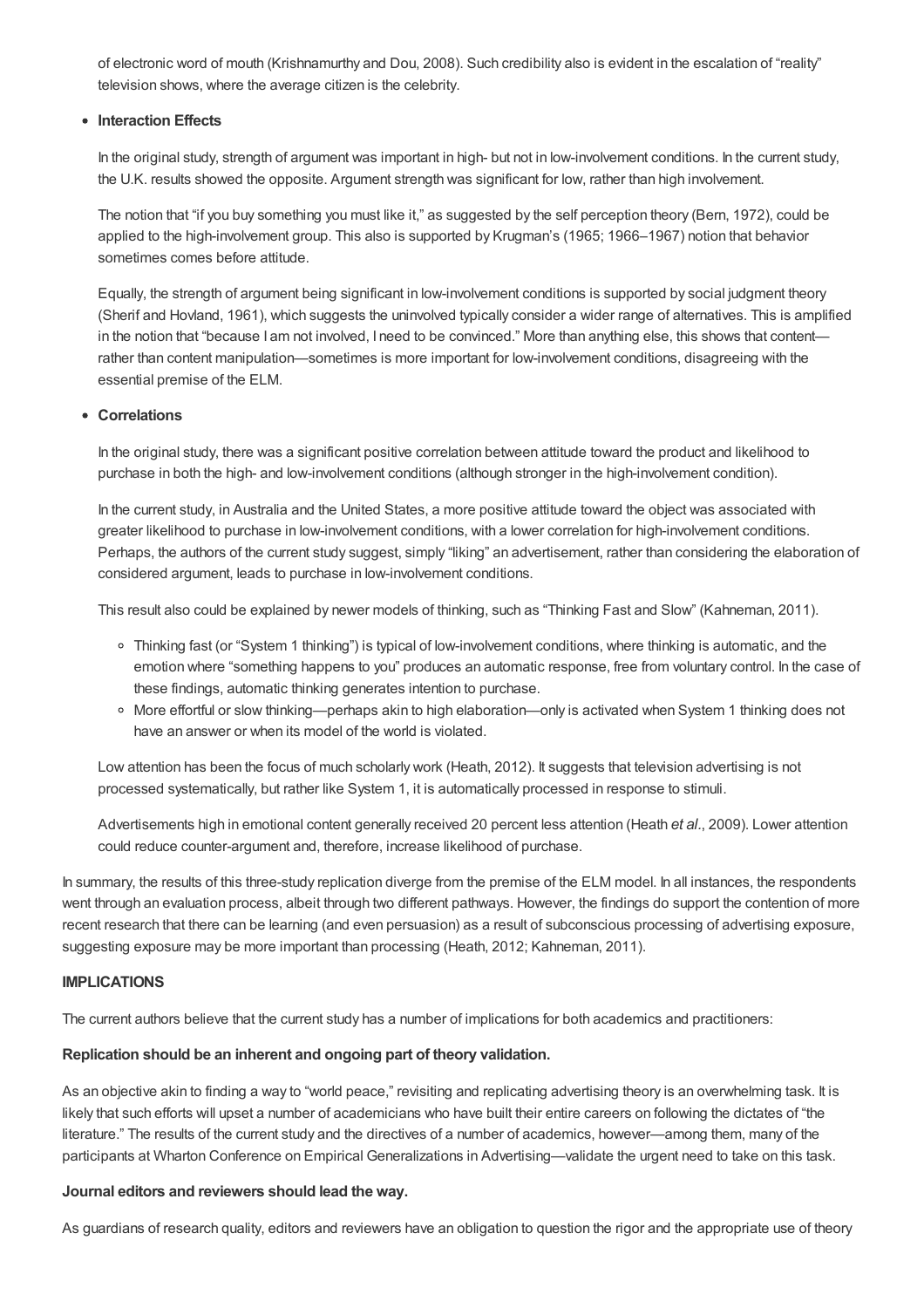in research. Hence, many academic journals and associations have championed research quality.

- Kent Monroe, then editor of the *Journal of Consumer Research*, was a lone voice for replication in the 1990s, promoting a clear editorial policy of encouraging and accepting replication research for publication.
- The *Journal of Advertising Research* has encouraged debate with its "New Models for a New Age of Research" issue (Vol., 51, Issue 2) and "Future of Market Research" (Vol. 51, Issue 1; 2011)
- Charles Taylor, *International Journal of Advertising* editor, confirmed the journal's commitment to research involving replication, publishing a call for stronger theory development and more relevant research for advertising professionals (Taylor, 2011).

# **Academic associations must work together.**

The American Academy of Advertising and European Advertising Academy both have considered the topic of research quality worthy enough to feature it in their keynote addresses. Action must follow awareness, however: If the agenda is to revisit advertising theory—and if editors and reviewers are the guardians of research quality—academic associations should provide the necessary leadership to support that view.

## **Practitioners should document the practice of theory.**

It is contingent upon practitioners—the implementers of advertising theory—to document conditions under which theory works and those conditions that oppose it. Their findings should be published in peer-reviewed journals, where practitioners and academics can learn from the practice of theory.

## **Advertising is not always a rational process.**

Practitioners should not be constrained by an organizational view that sees advertising as a manageable, informational resource for rational consumers (Heath, 2012). They should embrace new technology (such as neuroscience) and new thinking (like *Thinking*, *Fast and Slow*[Kahneman, 2011] or even more emotion-centric ideas (like implicit communication or low attention). These all are concepts more challenging than a central route to persuasion but perhaps better reflective of today's consumer and today's marketplace.

#### **CONCLUSION**

To question the relevance of advertising theory, the current study empirically tested its most cited work, the ELM (Petty *et al.*, 1983).

What those scholars found in 1983 could not be replicated today in any of three countries in which the current study was conducted. This global inability to replicate one of the most fundamental experiments from advertising's halcyon mass-media days suggests advertising scholars need to re-think the assumptions and foundations of what they call "advertising theory."

Just because it has been cited a number of times and "everyone" believes it to be true does not necessarily mean a theory is relevant or even empirically generalizable given the massive changes that have occurred in the marketplace.

The onus is on the marketing-research industry and academia to question advertising theory: When everything around it has changed, why should any particular theory stay the same? And if advertising theory is not questioned, subsequent advertising research will become increasingly irrelevant.

#### **References**

Azjen, I. "The Theory of Planned Behavior." *Organizational Behaviour and Human Decision Processes* 80 (1991): 179–211.

Beard, F. "Peer Evaluation and Readership of Influential Contributions to the Advertising Literature." *Journal of Advertising* 31, 4 (2002): 65–75.

Berger, A. *Essentials of Mass Communication Theory*, London, UK: Sage Publications, 1995.

Bern, D. "Self-Perception Theory." In *Advances in Experimental Social Psychology*, vol. 6, L. Berkowitz, ed. New York: Academic Press, 1972.

Bogart, L. "Progress in Advertising Research?" *Journal of Advertising Research* June/July (1986): 11–15.

Cole, C., R. Ettenson, S. Reinke, and T. Schrader. "The Elaboration Likelihood Model (ELM): Replications, Extensions, and Some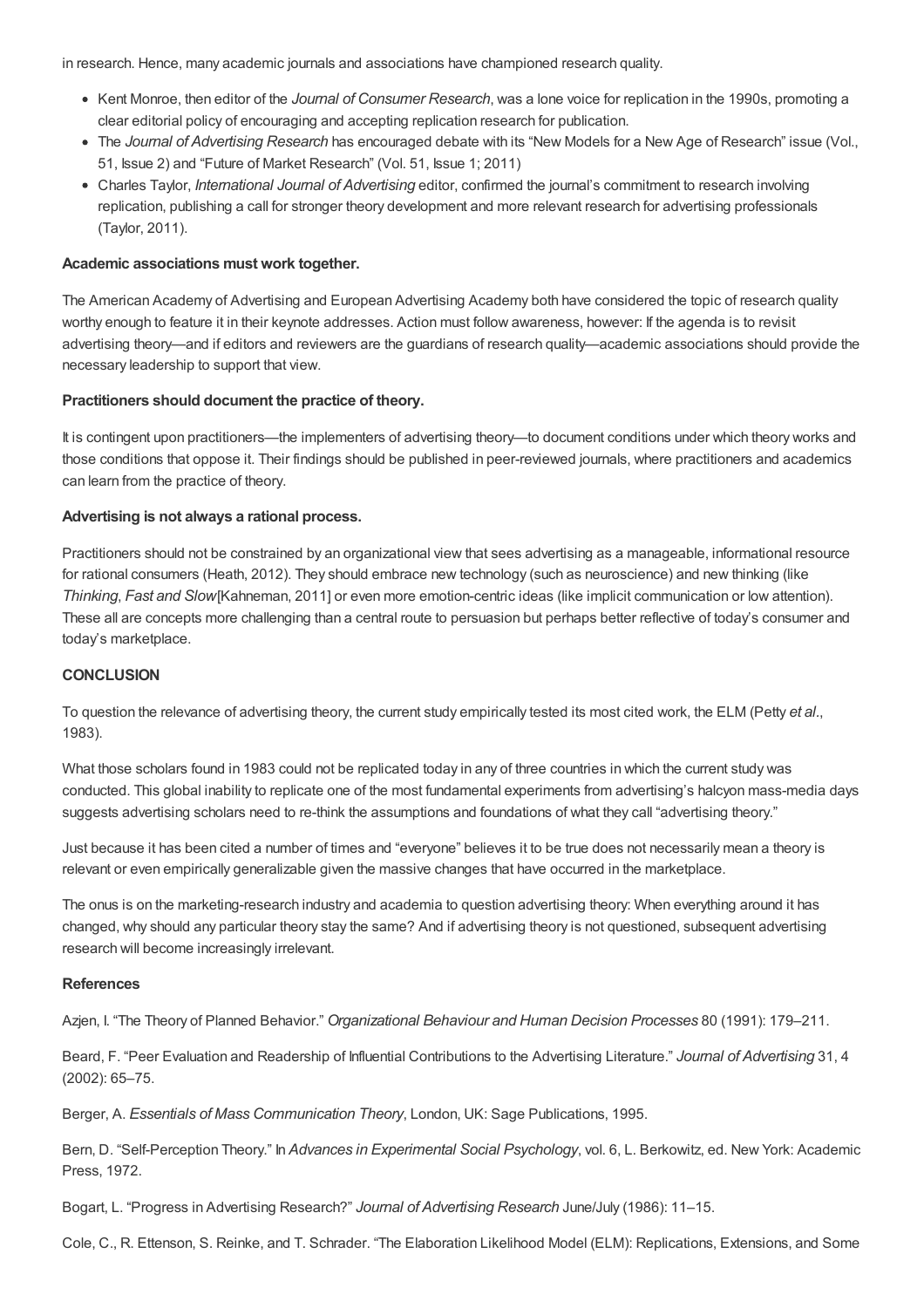Conflicting Findings." *Advances in Consumer Research* 17 (1990): 231–236.

Earley. S. "Mobile Commerce: A Broader Perspective." *IEEE Computer Society* 16, May–June (2014): 61–65.

Fishbein, M., and I. Ajzen. "Attitudes and Opinions." *Annual Reviewof Psychology* 23 (1972): 487–544.

Haugtvedt, C., and R. Petty. "Need for Cognition and Attitude Persistence." *Advances in Consumer Research* 16 (1989): 33–36.

Heath, R. *Seducing the Subconscious: The Psychology of Emotional Influence in Advertising*. West Sussex, UK: Wiley-Blackwell, 2012.

Heath, R., and P. Feldwick. "Fifty Years Using the Wrong Model of Advertising." *International Journal of Market Research* 50, 1 (2008): 29–59.

Hofstede, G. "The Hofstede Centre." Retrieved April 14, 2014, from **<http://geert-hofstede.com/australia.html>**

Jain, V., and S. Pant. "Navigating Generation Yfor Effective Mobile Marketing in India: A Conceptual Framework." *International Journal of Mobile Marketing* 7, 3 (2012): 17–26.

Johnson, B., and A. Eagly. "Effects of Involvement on Persuasion: A Meta-Analysis." *Psychological Bulletin* 106, 2 (1989): 290– 314.

Kahneman, D. *Thinking*, *Fast and Slow*. New York: Farrar, Straus and Girous. 2011.

Kang, Y., and P. Herr. "Beauty and the Beholder: Toward an Integrative Model of Communication Source Effects." *Journal of Consumer Research* 33 (2006): 123–130.

Kerr, G., and D. Schultz. "Maintenance Man or Architect? The Role of Academic Advertising Research in Building Better Understanding." *International Journal of Advertising* 29, 4 (2010): 547–568.

Kitchen, P. J., and E. Uzunoglu (Eds.). *Integrated Communications in the Postmodern Era*. Basingstoke: Palgrave-Macmillan. 2015.

Kitchen, P. J., G. Kerr, D. Schultz, R. McColl, R., and H. Pals. "The Elaboration Likelihood Model: Review, Critique and Research Agenda." *European Journal of Marketing* 48, 11-12 (2014): 2033–2050.

Krugman, H.E. "The Impact of Television Advertising: Learning Without Involvement." *Public Opinion Quarterly* 29 (1965): 349– 356.

Krugman, H.E. "The Measurement of Advertising Involvement." *Public Opinion Quarterly* 30 (1966-1967): 583–596.

Krishnamurthya, S., and W. Dou. "Advertising with User-Generated Content: A Framework and Research Agenda." *Journal of Interactive Advertising* 8, 2 (2008): 1–4.

McCauley, E., and T. Donofrio. "Apparatus, System and Methods for Stimulating and Securing Retail Transactions." *Patent Application Publication*, 43, August 7 (2014): 783–791.

Monroe, K. "Editorial—On Replications in Consumer Research: Part 2," *Journal of Consumer Research*, 19, September (1992): Preface.

O'Keefe, D. *Persuasion: Theory and Research*. Newbury Park, CA: Sage Publications, 1990.

Pasadeos, Y., J. Phelps, and A. Edison. "Searching for Our "Own Theory" in Advertising: An Update of Research Networks." *Journalism and Mass Communication Quarterly* 85, 4 (2008): 785–806.

Petty, R., and J. Cacioppo. *Attitudes and Persuasion: Classic and Contemporary Approaches*. Dubuque, IA: Wm. C. Brown Company Publishers, 1981.

Petty, R., and J. Cacioppo. "Central and Peripheral Routes to Persuasion: Application to Advertising." In *Advertising and Consumer Psychology*, L. Percy and A. G. Woodside, eds. Lexington, MA: D.C. Heath and Company, 1983.

Petty, R., J. Cacioppo, and D. Schumann. "Central and Peripheral Routes to Advertising Effectiveness: The Moderating Role of Involvement." *Journal of Consumer Research* 10 (1983): 135–146.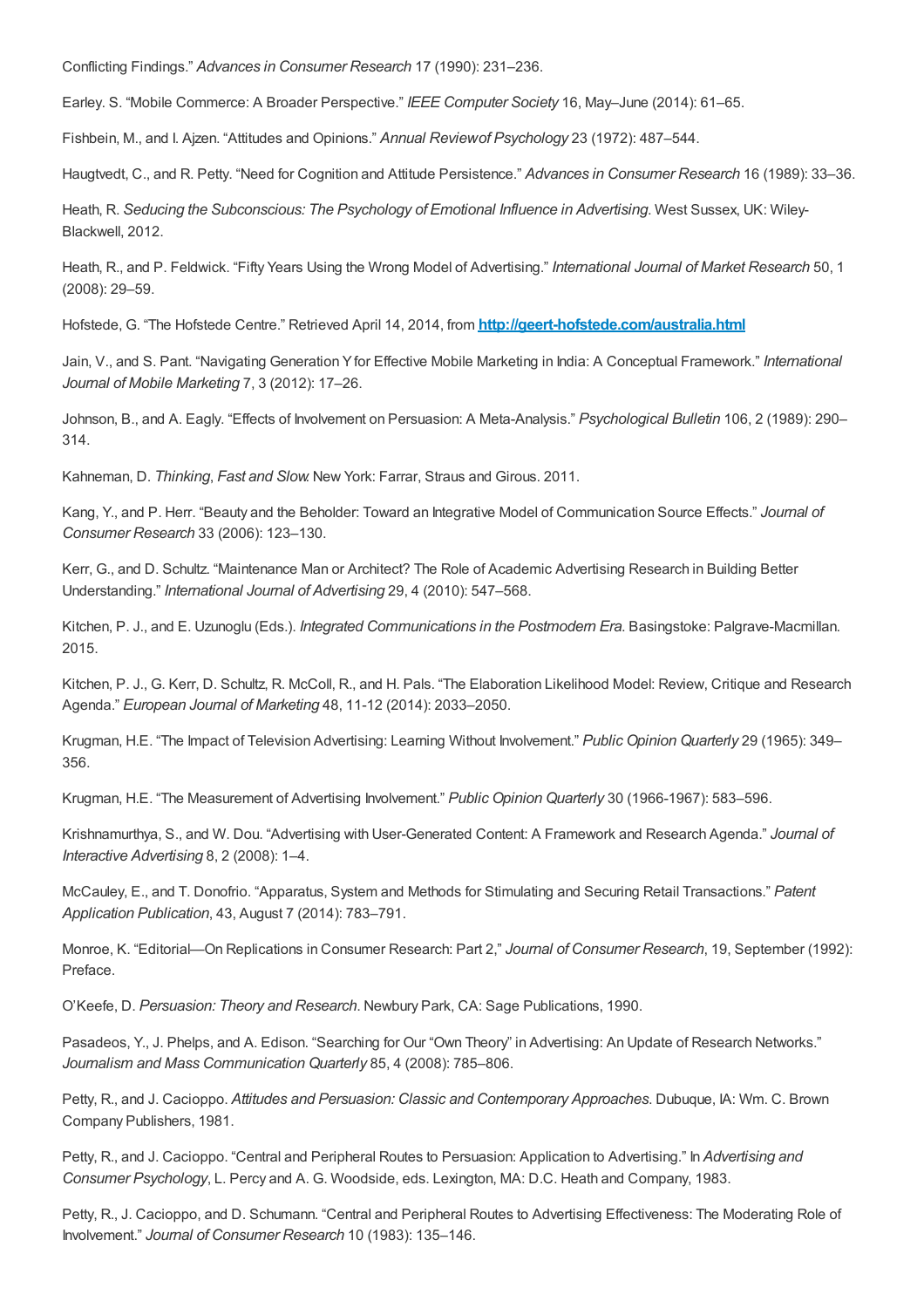Petty, R., J. Kasmer, C. Haugtvedt, and J. Cacioppo. "Source and Message Factors in Persuasion: A Reply to Stiff's Critique of the Elaboration Likelihood Model." *Communication Monographs* 54 (1987): 233–249.

Schumann, D., M. Kotowski, H. Ahn, and C. Haugtvedt. "The Elaboration Likelihood Model: A Thirty Year Review." In *Advertising Theory*, S. Rodgers and E. Thorson, eds. New York: Routledge, 2012.

Sherif, M., and C. Hovland. *Social Judgment: Assimilation and Contract Effects in Communication and Attitude Change*. Philadelphia, PA: W. B. Saunders, 1961.

Stewart, D. "Speculations on the Future of Advertising Research." *Journal of Advertising* 21, 3 (1992): 1–18.

Szczepanski, C. *General and Special Interest Magazine Advertising and the Elaboration Likelihood Model: A Comparative Content Analysis and Investigation of the Effects of Differential Route Processing Execution Strategies* (doctoral dissertation). Retrieved from ABN/INFORM Global (3203946), 2006.

Taylor, C. "Making Academic Research on Advertising More Managerially Relevant." *International Journal of Advertising* 30, 5 (2011): 739–740.

Te'eni-Harari, T., S. Lampert, and S. Lehman-Wilzig. "Information Processing of Advertising among Young People: The Elaboration Likelihood Model as Applied to Youth." *Journal of Advertising Research*, 47, 3 (2007): 326–340.

Trampe, D., D. Stapel, F. Siero, and H. Mulder. "Beauty as a Tool: The Effect of Model Attractiveness, Product Relevance, and Elaboration Likelihood on Advertising Effectiveness." *Psychology & Marketing* 27, 12 (2010): 1101–1121.

Wind, Y., B. Sharp, and K. Nelson-Field. "Empirical Generalizations: New Laws for Digital Marketing. How Advertising Research Must Change." *Journal of Advertising Research* 53, 2 (2013): 175–180.

## **About the authors**

<span id="page-11-0"></span>Gayle Kerr is a professor at Queensland University of Technology School of Advertising, Marketing, and Public Relations in Brisbane, Australia, where she teaches advertising and integrated-marketing communications (IMC). Her advertising research interests include consumer empowerment in digital and social spaces, advertising self-regulation, ethics, and management. Her IMC research has focused on integration and measurement, and her studies have been published in a number of research journals, including the European Journal of Marketing, International Marketing Review, International Journal of Advertising, Journal of Advertising Research, and Journal of Marketing Communications. Email: **[gf.kerr@qut.edu.au](mailto: gf.kerr@qut.edu.au)**

<span id="page-11-1"></span>Don E. Schultz is professor (Emeritus-in-Service) of integrated marketing communications, The Medill School, Northwestern University, Evanston, IL., and president of Agora, Inc., a global marketing, communication, and branding consulting firm. He consults, lectures, and holds seminars on integrated marketing communication, marketing, branding, advertising, sales promotion, and communication management worldwide. He is the author/co-author of 28 books and more than 150 academic and professional articles. Email: **[dschultz@lulu.acns.nwu.edu](mailto: dschultz@lulu.acns.nwu.edu)**

<span id="page-11-2"></span>Philip J. Kitchen is research professor of marketing at ESC Rennes School of Business, Rennes, France. He specializes in marketing and corporate communications and marketing theory. He has published papers on these and related topics in the Journal of Advertising Research, Journal of Business Research, Journal of Marketing Education, Journal of Marketing Management, Journal of Business Ethics, and European Journal of Marketing, among other journals. He has also published more than 20 books in these areas including co-editorship of Word of Mouth and Social Media (Routledge, 2015) and Integrated Communications in the Postmodern Era (Palgrave-Macmillan, 2015). Email: **[philip.kitchen@esc-rennes.fr](mailto: philip.kitchen@esc-rennes.fr)**

<span id="page-11-3"></span>Frank J. Mulhern is the Hamad bin Khalafi Al-Thani professor of integrated marketing communications and is associate dean at the Medill School, Northwestern University. He specializes in technology, promotion marketing, quantitative analysis of advertising media effects, and integrating internal and external marketing communications. Mulhern's articles have appeared in scholarly journals including the Journal of Marketing, Journal of Retailing, Journal of Advertising, International Journal of Research in Marketing, Journal of Interactive Marketing, and Journal of Business Research. He is co-author of the textbook Marketing Communications: Integrated Theory, Strategy and Tactics (Pentagram Publishing, 1999). Email: **[fjm274@northwestern.edu](mailto: fjm274@northwestern.edu)**

<span id="page-11-4"></span>Park Beede is chair of graduate business programs at the Higher Colleges of Technology in the United Arab Emirates. His research activities include advertising, branding, and entrepreneurial marketing. In addition to academic roles, he has held senior professional positions in leading advertising agency and corporate client organizations, including Colenso/BBDO, Euro RSCG, and Fonterra. Email: **[pbeede@hct.ac.ae](mailto: pbeede@hct.ac.ae)**